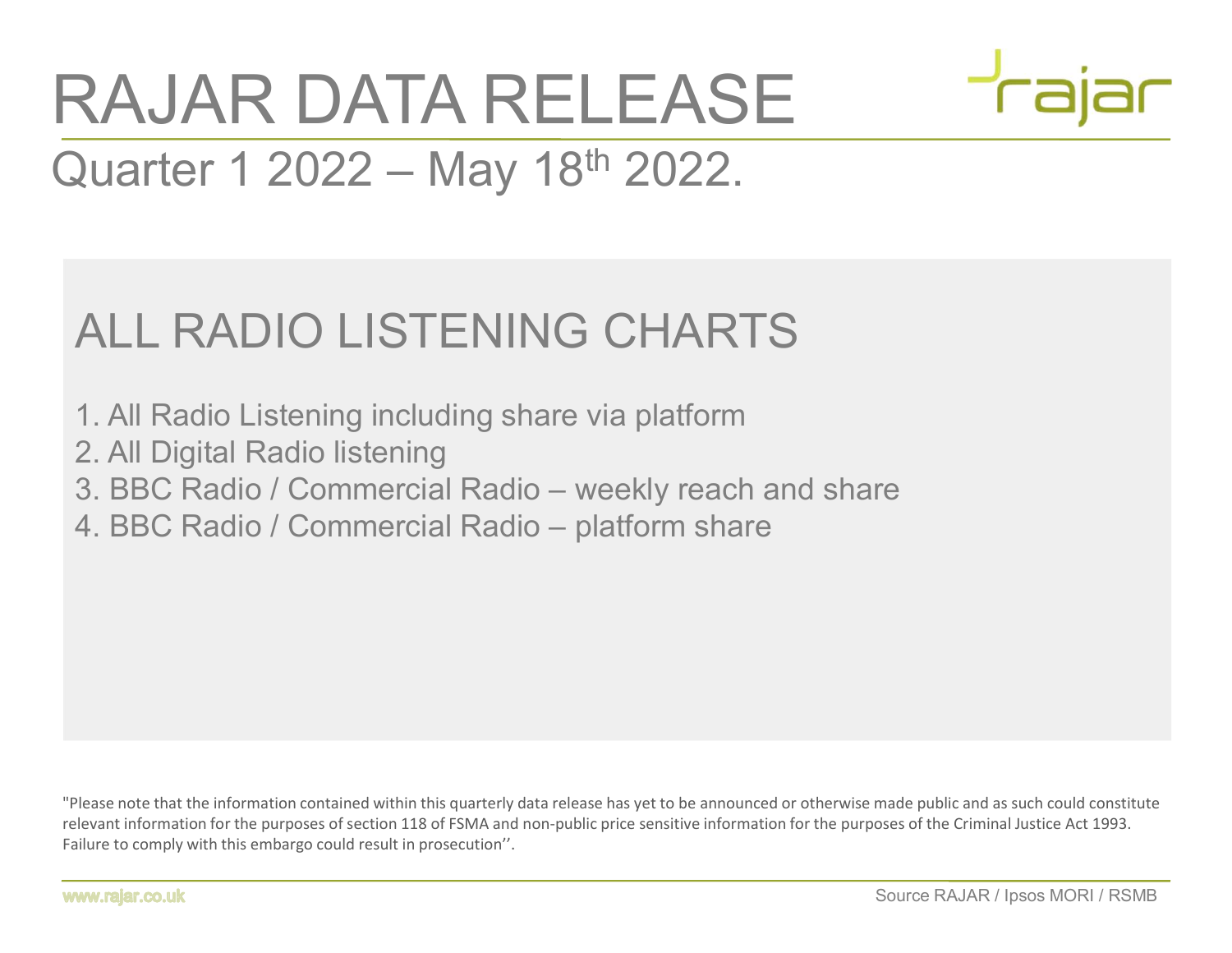## RAJAR DATA RELEASE



| RAJAR DATA RELEASE                           |         |         | $\tau$ aiar |
|----------------------------------------------|---------|---------|-------------|
| Quarter 1 2022 - May 18th 2022               |         |         |             |
|                                              | Q3 2021 | Q4 2021 | Q1 2022     |
| <b>All Radio Listening</b>                   |         |         |             |
| <b>Weekly Reach ('000)</b>                   | 49,495  | 49,495  | 49,717      |
| <b>Weekly Reach (%)</b>                      | 88.9    | 88.9    | 89.3        |
| <b>Average hours per head</b>                | 18.2    | 18.0    | 18.2        |
| <b>Average hours per listener</b>            | 20.4    | 20.3    | 20.4        |
| <b>Total hours (millions)</b>                | 1,012   | 1,004   | 1,012       |
| All Radio Listening - Share Via Platform (%) |         |         |             |
| <b>AM/FM</b>                                 | 34.2    | 35.6    | 32.1        |
| <b>Total Digital</b>                         | 65.8    | 64.4    | 67.9        |
| <b>DAB</b>                                   | 43.0    | 42.5    | 41.1        |
| <b>DTV</b>                                   | 4.7     | 5.1     | 4.5         |
| <b>Total Online</b>                          | 18.1    | 16.9    | 22.4        |

## All Radio Listening - Share Via Platform (%)

| <b>Weekly Reach (%)</b>                      | 88.9  | 88.9  | 89.3                             |
|----------------------------------------------|-------|-------|----------------------------------|
| <b>Average hours per head</b>                | 18.2  | 18.0  | 18.2                             |
| <b>Average hours per listener</b>            | 20.4  | 20.3  | 20.4                             |
| <b>Total hours (millions)</b>                | 1,012 | 1,004 | 1,012                            |
|                                              |       |       |                                  |
| All Radio Listening - Share Via Platform (%) |       |       |                                  |
| <b>AM/FM</b>                                 | 34.2  | 35.6  | 32.1                             |
| <b>Total Digital</b>                         | 65.8  | 64.4  | 67.9                             |
| <b>DAB</b>                                   | 43.0  | 42.5  | 41.1                             |
| <b>DTV</b>                                   | 4.7   | 5.1   | 4.5                              |
| <b>Total Online</b>                          | 18.1  | 16.9  | 22.4                             |
| <b>Website/Apps</b>                          | N/A   | N/A   | 12.4                             |
| <b>Smart Speaker</b>                         | N/A   | N/A   | 9.9                              |
| ar.co.uk                                     |       |       | Source RAJAR / Ipsos MORI / RSMB |
|                                              |       |       |                                  |
|                                              |       |       |                                  |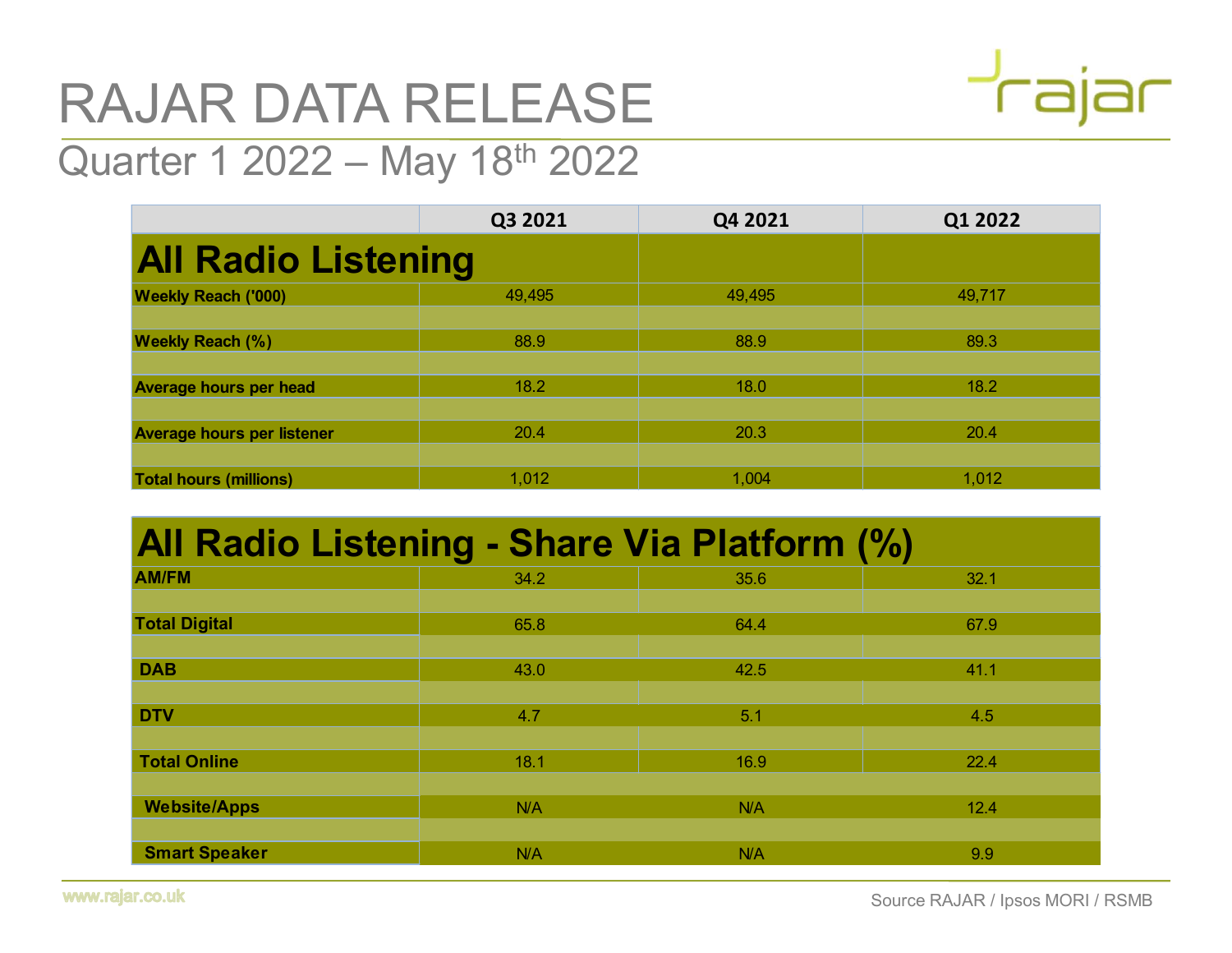# RAJAR DATA RELEASE RAJAR DATA RELEASE<br>Quarter 1 2022 – May 18<sup>th</sup> 2022

## All Digital Radio Listening

|                      | <b>RAJAR DATA RELEASE</b><br>Quarter 1 2022 – May 18 <sup>th</sup> 2022 |                       |       |                                    |                               |       |          | <b>Trajar</b> |       |
|----------------------|-------------------------------------------------------------------------|-----------------------|-------|------------------------------------|-------------------------------|-------|----------|---------------|-------|
|                      |                                                                         |                       |       |                                    |                               |       |          |               |       |
|                      |                                                                         |                       |       | <b>All Digital Radio Listening</b> |                               |       |          |               |       |
|                      |                                                                         | <b>Weekly Reach %</b> |       |                                    | <b>Total Hours (millions)</b> |       |          | Share %       |       |
|                      | Q3 21                                                                   | Q4 21                 | Q1 22 | Q3 21                              | Q4 21                         | Q1 22 | Q3 21    | Q4 21         | Q1 22 |
| <b>All Radio</b>     | 88.9                                                                    | 88.9                  | 89.3  | 1,012                              | 1,004                         | 1,012 | 100      | 100           | 100   |
| <b>Total Digital</b> | 73.9                                                                    | 71.7                  | 75.4  | 665                                | 647                           | 688   | 65.8     | 64.4          | 67.9  |
| <b>DAB</b>           | 60.2                                                                    | 58.4                  | 59.6  | 435                                | 427                           | 416   | 43.0     | 42.5          | 41.1  |
| <b>DTV</b>           | 12.5                                                                    | 12.3                  | 11.9  | 48                                 | 51                            | 45    | 4.7      | 5.1           | 4.5   |
| <b>Total Online</b>  | 32.5                                                                    | 30.3                  | 38.1  | 183                                | 170                           | 227   | $18.1\,$ | 16.9          | 22.4  |
| <b>Website/Apps</b>  | N/A                                                                     | N/A                   | 27.1  | N/A                                | N/A                           | 126   | N/A      | N/A           | 12.4  |
| <b>Smart Speaker</b> | N/A                                                                     | N/A                   | 15.7  | N/A                                | N/A                           | 101   | N/A      | N/A           | 9.9   |

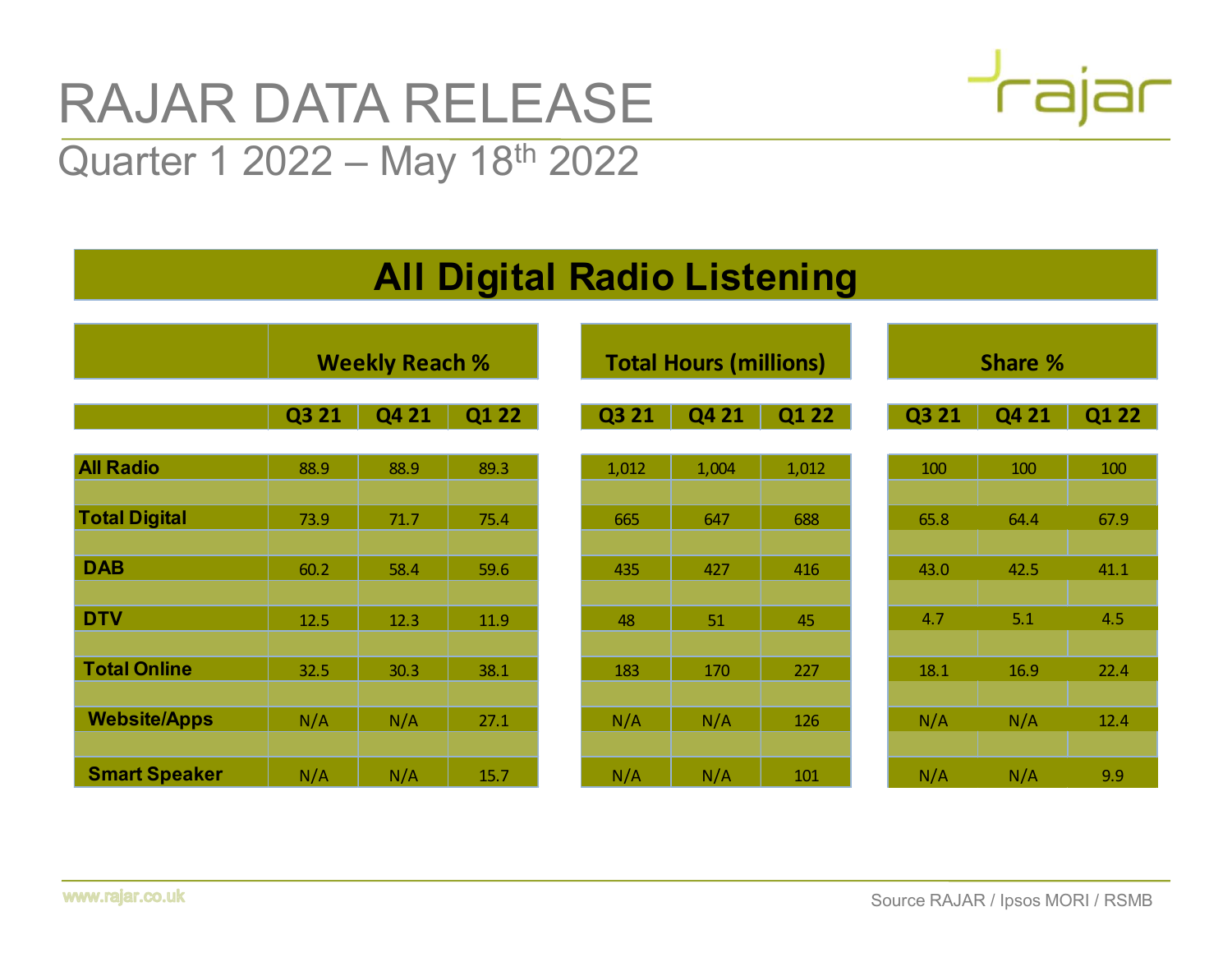# RAJAR DATA RELEASE RAJAR DATA RELEASE<br>Quarter 1 2022 – May 18<sup>th</sup> 2022<br>Weekly Reach (000s)

## Weekly Reach (000s)

| <b>RAJAR DATA RELEASE</b>      |        | $\overline{\phantom{a}}$          |        |                                |                                   |        |        |  |  |  |
|--------------------------------|--------|-----------------------------------|--------|--------------------------------|-----------------------------------|--------|--------|--|--|--|
| Quarter 1 2022 - May 18th 2022 |        |                                   |        |                                |                                   |        |        |  |  |  |
| <b>Weekly Reach (000s)</b>     |        |                                   |        |                                |                                   |        |        |  |  |  |
| <b>BBC Radio Listening</b>     |        |                                   |        |                                | <b>Commercial Radio Listening</b> |        |        |  |  |  |
|                                | Q3 21  | Q4 21                             | Q1 22  |                                | Q3 21                             | Q4 21  | Q1 22  |  |  |  |
| <b>All BBC Radio</b>           | 34,629 | 34,510                            | 33,810 | <b>All Commercial Radio</b>    | 36,806                            | 36,773 | 37,168 |  |  |  |
| <b>All BBC Network Radio</b>   | 31,580 | 31,404                            | 30,801 | <b>All National Commercial</b> | 24,502                            | 24,637 | 25,498 |  |  |  |
| All BBC Local / Regional Radio | 9,164  | 9,041                             | 8,644  | <b>All Local Commercial</b>    | 24,427                            | 24,263 | 24,325 |  |  |  |
| <b>Share of Hours (%)</b>      |        |                                   |        |                                |                                   |        |        |  |  |  |
| <b>BBC Radio Listening</b>     |        | <b>Commercial Radio Listening</b> |        |                                |                                   |        |        |  |  |  |
|                                | Q3 21  | Q4 21                             | Q1 22  |                                | Q3 21                             | Q4 21  | Q1 22  |  |  |  |
| <b>All BBC Radio</b>           | 50.9   | 49.9                              | 49.2   | <b>All Commercial Radio</b>    | 47.1                              | 48.0   | 48.4   |  |  |  |
| <b>All BBC Network Radio</b>   | 44.7   | 43.6                              | 43.1   | <b>All National Commercial</b> | 23.2                              | 23.5   | 24.6   |  |  |  |

### Share of Hours (%)

|                                | <b>Q3 Z1</b> | Q4 Z1  | QI ZZ  |                                   | <b>Q3 Z1</b> | <b>Q4 Z1</b> | QI ZZ  |
|--------------------------------|--------------|--------|--------|-----------------------------------|--------------|--------------|--------|
|                                |              |        |        |                                   |              |              |        |
| <b>All BBC Radio</b>           | 34,629       | 34,510 | 33,810 | <b>All Commercial Radio</b>       | 36,806       | 36,773       | 37,168 |
|                                |              |        |        |                                   |              |              |        |
| <b>All BBC Network Radio</b>   | 31,580       | 31,404 | 30,801 | <b>All National Commercial</b>    | 24,502       | 24,637       | 25,498 |
| All BBC Local / Regional Radio |              | 9,041  | 8,644  | <b>All Local Commercial</b>       |              |              | 24,325 |
|                                | 9,164        |        |        |                                   | 24,427       | 24,263       |        |
|                                |              |        |        |                                   |              |              |        |
| <b>Share of Hours (%)</b>      |              |        |        |                                   |              |              |        |
| <b>BBC Radio Listening</b>     |              |        |        | <b>Commercial Radio Listening</b> |              |              |        |
|                                |              |        |        |                                   |              |              |        |
|                                | Q3 21        | Q4 21  | Q1 22  |                                   | Q3 21        | Q4 21        | Q1 22  |
|                                |              |        |        |                                   |              |              |        |
| <b>All BBC Radio</b>           | 50.9         | 49.9   | 49.2   | <b>All Commercial Radio</b>       | 47.1         | 48.0         | 48.4   |
|                                |              |        |        |                                   |              |              |        |
|                                | 44.7         | 43.6   | 43.1   | <b>All National Commercial</b>    | 23.2         | 23.5         | 24.6   |
| <b>All BBC Network Radio</b>   |              |        |        |                                   |              |              |        |
| All BBC Local / Regional Radio | 6.1          | 6.3    | 6.1    | <b>All Local Commercial</b>       | 23.9         | 24.4         | 23.8   |